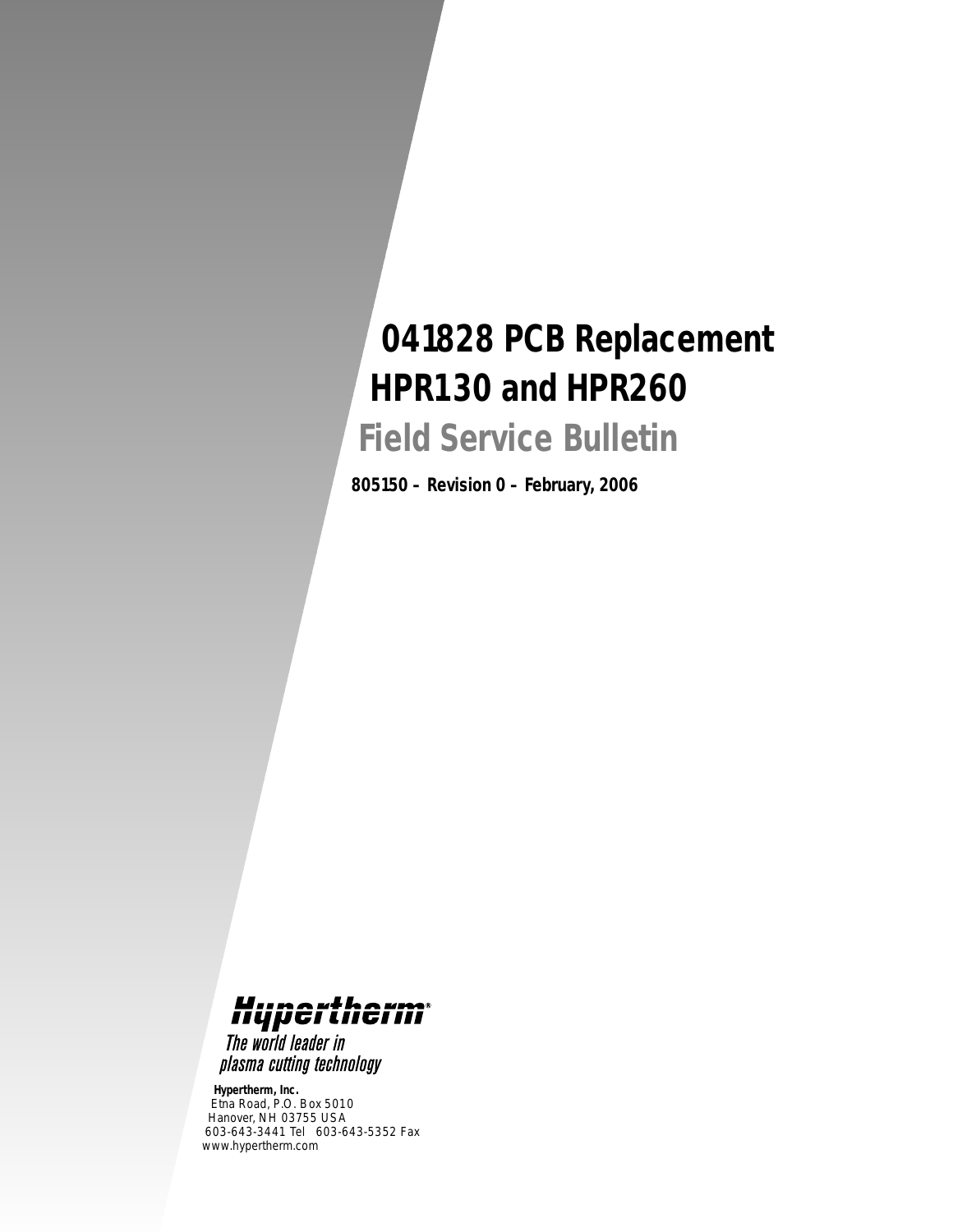

## **Introduction**

#### **Purpose**

Describes the necessary steps to install the 041828 printed circuit board (PCB) in the selection console or the metering console.

Note: The board is shipped with a jumper on the J15 connector. The jumper is part of the CAN communications configuration. The jumper must be in place when the 041828 board is installed in the metering console, but the jumper must be removed when the 041828 PCB is installed in the selection console.

#### **228069 – Kit Contents**

| <b>Part Number</b> | <b>Description</b>         | Qtv |
|--------------------|----------------------------|-----|
| 041828             | PCB assembly: HPR auto gas |     |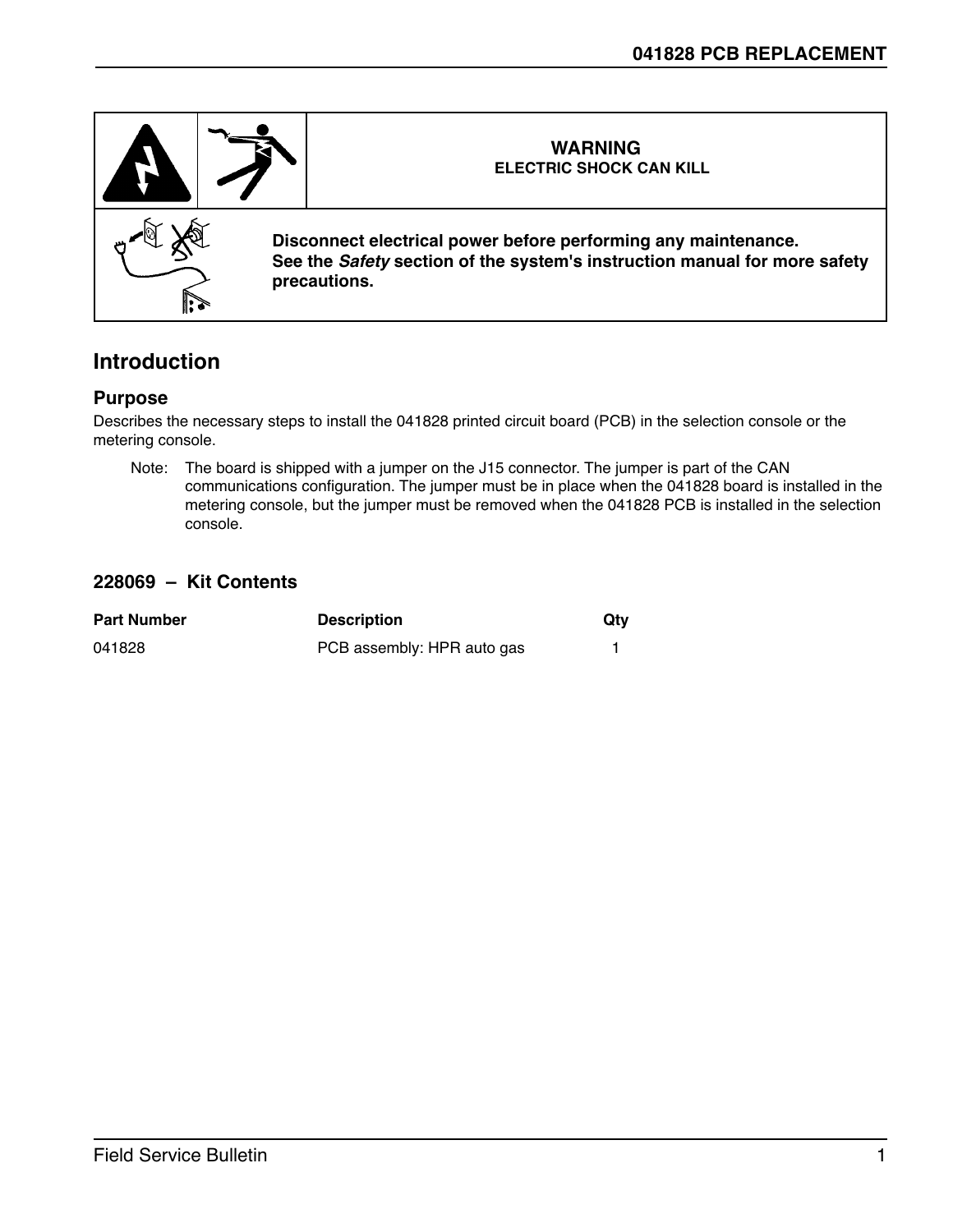# **Metering console**

1. Verify that the jumper is installed on the new PCB before installation. See figure below.



2. Remove the old PCB and install the new PCB.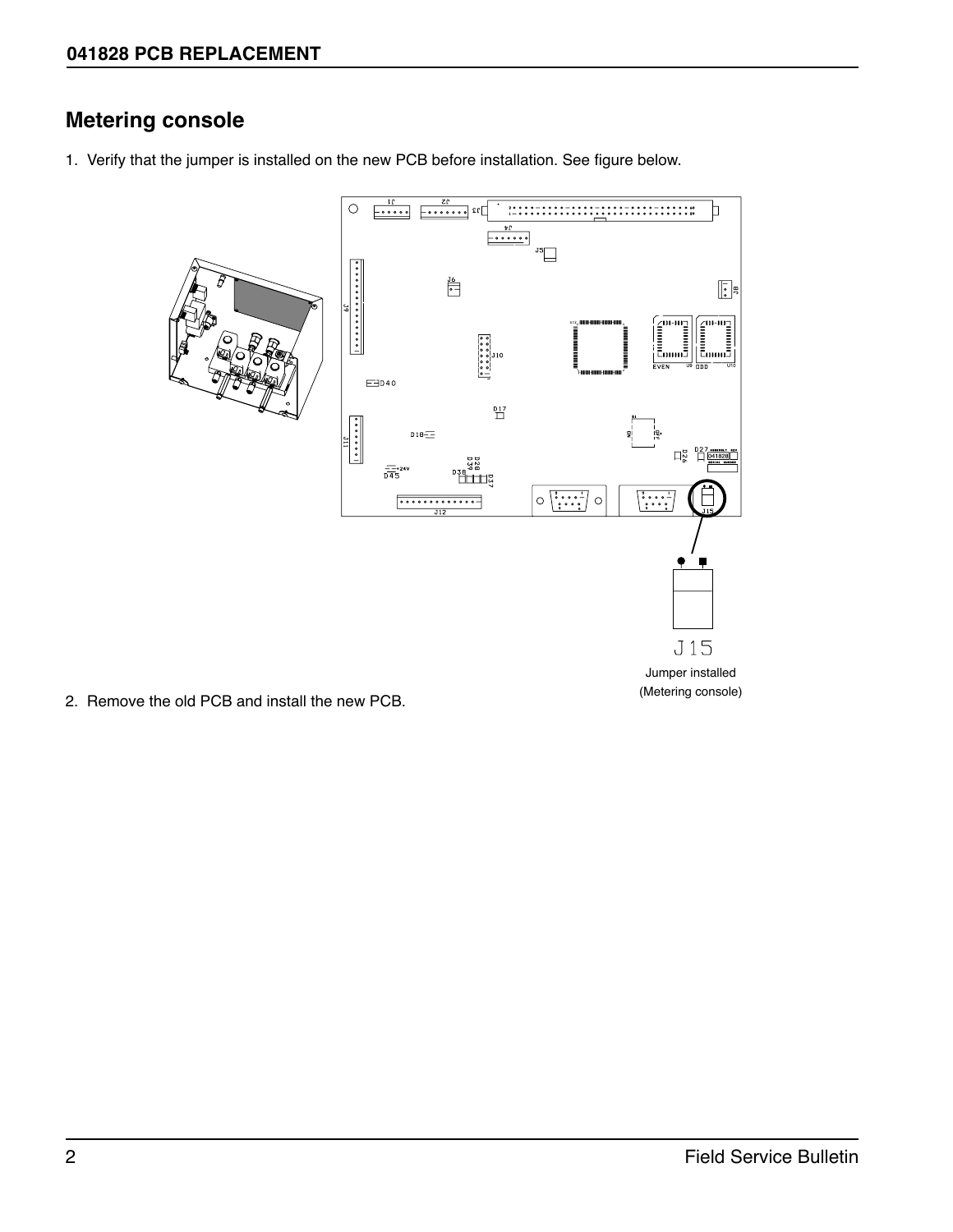## **Selection console**

1. Remove the old PCB.



2. Remove the jumper from the J15 connector on the new PCB. **DO NOT** pull up on the connector. The jumper slides off the connector. See the figure below.



3. Install the new PCB.